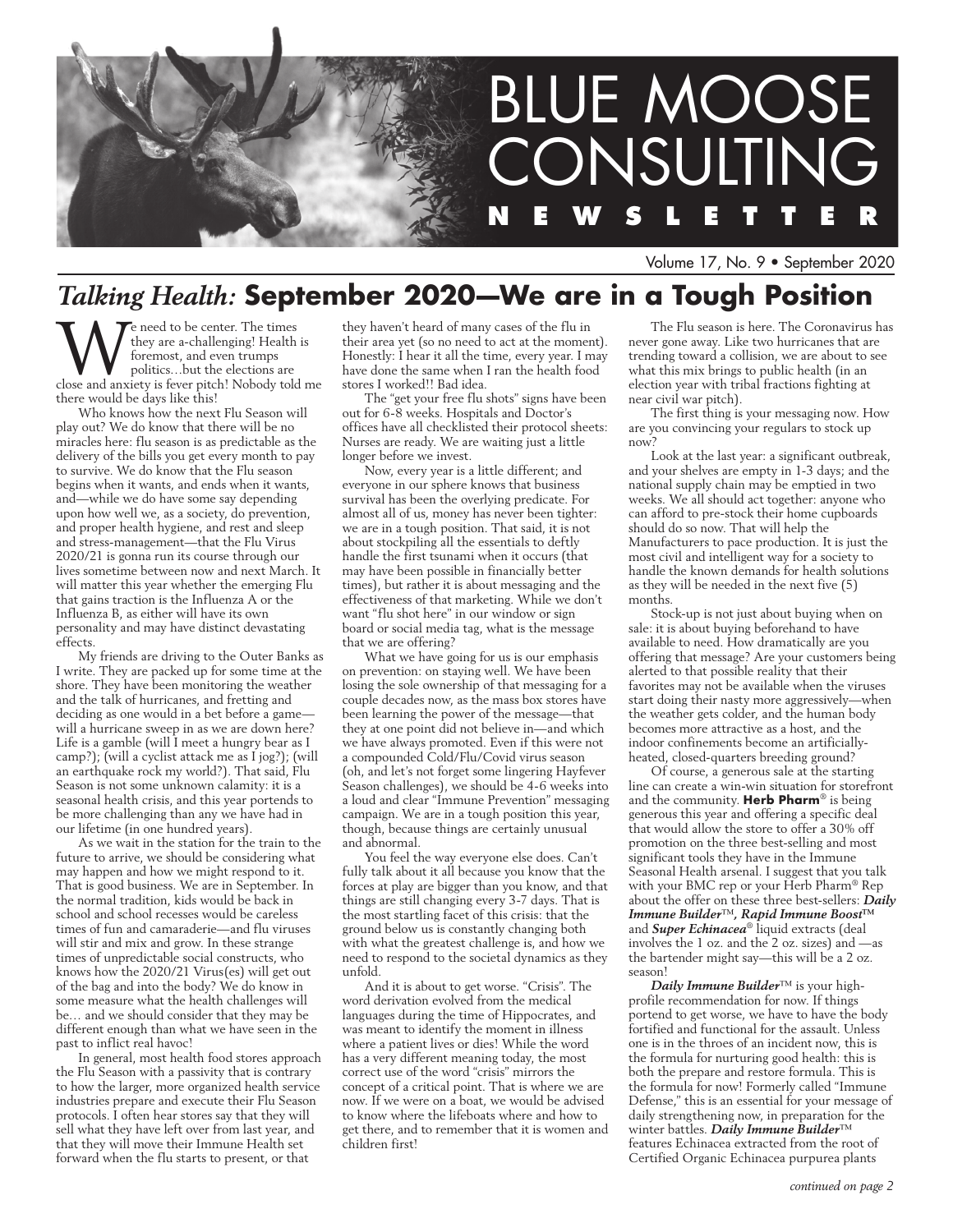grown on Herb Pharm's own farms in southern Oregon. It also features Astragalus prepared from the root of Certified Organic Astragalus mongholicus plants. The herbs in this formula are individually extracted to provide a broadspectrum of plant compounds. Make it attractive for people to take care of themselves with this beautifully-made formula: Proprietary extract blend—fresh Echinacea (purpurea) root^, Astragalus root^, Reishi mushroom^, Schisandra berry^, wildcrafted Prickly Ash bark. (^ organic)

*Rapid Immune Boost*™ supports a quick, vigorous response to immune system distress\* and is that feel better faster formula\* This proprietary extract blend (made famous as the original Echinacea-Goldenseal formula) supports health with fresh Echinacea root^, certified organic cultivated Goldenseal rhizome & rootlet^, Elecampane root, fresh Spilanthes whole flowering herb^, wildcrafted Yerba Santa herb, Horseradish root^, Ginger rhizome^, Black Elderberry fruit<sup>^</sup>, Yarrow flowering tops<sup>^</sup>, fresh Wild Indigo root. (^ organic). As we all know, this product is best used at the first sign of distress: it is less effective when started 24-48 hours after the invasion has begun!

The beauty of this focus, especially when directing your store sales team, is that this foundational two-product approach is perfect in the house—ready to use—before, during and after.

The perfect add-on is America's #1 selling echinacea: *Super Echinacea*®. Consider the unspoken message if you have at least one of each of these on your shelves: 1 oz., 2 oz., 4 oz., and 8 oz. *Super Echinacea*®. That is brand messaging: and you just might learn that the customer who always shops for larger sizes elsewhere is actually happy to get the familysize from you now that they know you are a source! Don't get lost in the market clamor, *Super Echinacea*® is your most trusted choice when looking for an herbal that will provide complex, deep support of the immune system over both the short and long term.\* We have to re-remember that echinacea provides all-season support, and you should start dosing now along with elderberry. There are differences: Herb Pharm® echinacea does not contain any stem parts: and for the environment, Herb Pharm® does not harvest all the flowers, leaving some for the natural order.

The Super Echinacea® is more than a trusted name: it is one extract representing four different plant parts, from three different harvests in two different seasons. The purpose —as each extract is done separately and then blended together at the end—is to effectively capture the immunoactive compounds that each part contains for potent immune support.\* There is only one Super Echinacea®, and it should lead the charge in your store as the essential tool every home needs, for intelligent home healthcare. Remember, a very unique 30% off deal is available with a certain purchase of these three products that ends this month, so dial up your Rep now! Three Skus—some of the best you can offer: so, your job is to figure out how to get the message outward.

Social media? You owe it to your community to bring the people back to the farm, to let them see how natural herbalism occurs in America today. This is truly some of the BEST of what our country is producing today, so wear it on your website and email blasts with pride: https://www.herb-pharm. com/pharm-journal/pharm-education-superechinacea. Want to give your customers a reason to stay in your store to buy the best? Learn more about what Regenerative Organic certified™ means. Herb Pharm® has shown the proof with their forward-leaning vision and Herb Pharm® is the first herb farm ROC™ Silver-certified (https://regenorganic.org/pilot-2). They are also a Certified B Corporation, and they were acknowledged with the prestige of being a "Best for the World" 2019 honoree (https://bcorporation.net/directory/herbpharm).

The first goal is to get people to want to do natural for prevention and for effective actions for natural immune response. The second thing is to get the people to understand that your store is the warehouse of the good stuff: immediately-available and no yukky carbondisruptive mail to your door bad-kharma. The third goal is to get them to get the good stuff from your store and to their house, and part of the way to do that is to make the case that the health food store options are the best choice and better than the copycat products found in CVS, and the grocery store and the big box pharmacy. Stories are the way to do that and now is the time to tell the good stories—the new stories—like these latest from Herb Pharm®. If you need help promoting Herb Pharm® digitally or with in-store info, contact your Herb Pharm® Rep.

My advice is that the best course of action for people with the great unknown that is about to affect us is to take beta glucans daily. The Single Most Important thing you can do for health is strengthen your immune system! Again, marketing is important to the success of your store. For over 15 years I have been loudly expounding the unique and all-encompassing benefits of beta glucans to make your immune system aware. Numerous studies published in peer-reviewed medical and science journals demonstrate how *Wellmune WGP*®, available in the **Immune Health Basics**® and **RevUp Wellness**® products, mobilizes billions of innate immune cells that are part of the body's natural defenses without over stimulating the immune system\*.

Many stores have said (and this is why I am always shaking my head) that they tried to carry beta glucans but people just did not understand them and that they were too expensive. Well, things have changed and the times demand we prioritize the benefits of beta glucans (which I am now taking twice a day instead of the normal 1x daily that has been my regime for years: take what the educators take, as they say!) I laugh when I lead with this but, Dr. Oz emphasized beta glucans as essential in his basic Covid Survival Protocol, and his March 2020 recommendations are still very sound (though he fears to consider herbs beyond elderberry). This link is poster-ready and in the public domain (https://www.scribd.com/ document/450947018/Oz-Coronavirus-Survival-Protocol) or ask your BMC Rep to send you the image to view. We have all been saying Vitamin D3 and Zinc and Vitamin C and ample amounts of Elderberry daily, but what is the rationale for a majority group think to ignore the beta glucans (first sentence of the paragraph?).

Hmmm. Beta Glucans do more and are more integral to immune strength and response than anything else listed here in the Oz document! Not just any beta glucans though: Immune Health Basics' active ingredient is Wellmune®, a unique beta 1, 3/1, 6 glucan, a natural complex carbohydrate derived from the cell wall of a proprietary strain of baker's yeast (*Saccharomyces cerevisiae*) that is clinically proven to strengthen the immune system. This is no ordinary Immune Booster. It provides broad protection and can be taken daily and the research is there for its activating key immune cells. Start here: https://immunehealthbasics. com/research.

*Wellmune WGP*®—Clinically-proven immune Support. This is a powerful ingredient that you can show this data for: more than 50 U.S. patents and patents pending, plus additional filings in over 20 countries. Claiming broad global regulatory approval, including FDA GRAS, novel food approval in the EU and China, Kosher, Halal, non-allergenic and GMOfree and sales in products in over 60 countries. This technology is the culmination of more than \$300 million in internal R&D and collaborations with leading research institutions, including the University of Louisville, the University of Houston, the National Institute of Health, Miami Research Center and the University of Montana. Proven. And we all have the need now.

Ask your BMC Rep about a unique endcap opportunity for BMC accounts that will allow you to create the market with a two-month promo discount that will aid you in educating your community about the best thing that they can do. Imagine the peace of mind that you will have when you know you have done the work to have everyone in your community taking 250 mg of beta glucans a day. And if it takes Oz, then I accept the fact that the 50 years of research and my esteemed recommendations needed common TV personality support. Or, you can choose to fight the biggest immune challenge we have ever faced in our lifetime, with your strongest hand tied beyond your back, unused. Last Oz comment: Vitamin C is probably the second most important responseoriented nutraceutical for today's challenges!

What Oz misses is the role that glutathione plays in the optimal health equation. We need to get him informed! Maybe your community too!! This information is advancing quickly, but then again, so are the pending health calamities. The medical community is examining the relationship between low glutathione levels and the manifestation of serious complications and death in COVID patients (May 2020, https:// www.ncbi.nlm.nih.gov/pmc/articles/ PMC7263077).

Researcher Dr. Alexey V. Polonikov, Department of Biology and Medical Genetics of Kursk State Medical University in Russia, drew conclusions that "(1) oxidative stress contributes to hyper-inflammation of the lung leading to adverse disease outcomes such as acute respiratory distress syndrome, multiorgan failure and death; (2) poor antioxidant defense due to endogenous glutathione deficiency is the most probable cause of increased oxidative damage of the lung."

Glutathione as the Master Cellular Antioxidant and critical for detoxification and proper immune function. Glutathione is made and used in every cell in the body. Glutathione also helps regenerate other dietary antioxidants such as vitamins C and E.\* Glutathione is essential for cells and tissues that experience

*continued on page 6*

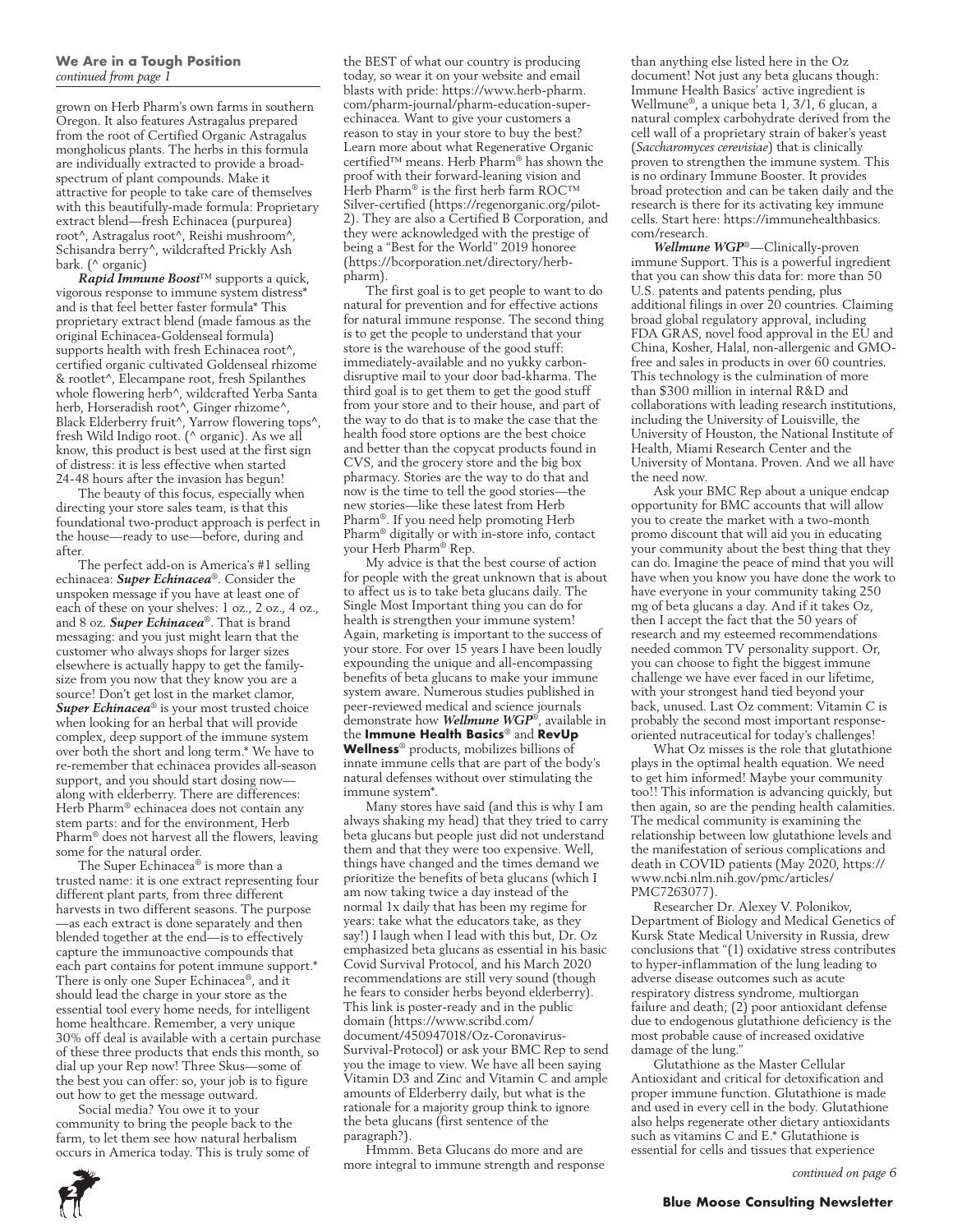### <u>Immune</u> **HEALTH BASICS**

CLINICALLY PROVEN IMMUNE SUPPORT

Beta Glucans may just be the most important thing

you should be concentrating on

### **Keep Immunity High**

INVEST in Immune Health Basics® WGP® + SAVE, ways to Promote + \$ave. Stock up & promote in September

### **Buy 6 bottles of the 250 mg/30 ct. caps + get 1 bottle FREE!!**

Immune Health Basics®- Boost with The Best. Clinically-Proven *Safe* – activates key immune cells without overstimulating the immune system *Effective* – mobilizes billions of innate immune cells that are a major part of the body's defenses

*Natural* – Beta Glucan 1/3, 1/6 derived from cell wall of highly purified proprietary strain (Saccharomyces cerevisiae)

Immune Health Basics® Named 'Best Immunity' Dietary Supplement by *Delicious Living Magazine* ~ 2013

**Unmatched science.** 

Wellmune's clinical research has demonstrated consistent results across a broad range of consumers^ including:

• Children • Athletes and "weekend warriors" • Older adults • Individuals experiencing stress • all people seeking optimal health

De Marco Castro E, Calder PC, Roche HM. (March 29, 2020) b-1,3/1,6 glucans and Immunity: State of the Art and Future Directions. Molecular Nutrition and FoodResearch, https://doi.org/10.1002/mnfr.201901071. "According to pre-clinical studies,  $B-1,3/1,6$ –glucan derived from Baker's Yeast may offer increased immuno-surveillance…"^ ~~~~~~~~~~~~~~~

This is a two-month deal on the 30 caps, so you can stock high and promote on sale + build a market

You will sleep better knowing your community is taking their Wellmune daily ^These statements have not been reviewed by the FDA, and are not intended to diagnose

or treat any illness or disease.

*GROW NEW BUSINESS with scientifically-proven nutritional support*

## **SEPTEMBER 20% OFF LINE DRIVE**

**What's HOT!! Vitamin C Natural Skincare Products** 2-week short-cut to Radiance, featuring:

• **Vitamin C Booster Treatment** 0.42 oz. *as sure as SHAKE, POP + GLOW*

**• Vitamin C Moisturizing Lotion** 1.7 oz

• **Vitamin C Booster Treatment** 0.42 oz with fresh activation for optimum activity. Vitamin C, naturally-derived Hyaluronic Acid, Organic Daisy Flower extract + Certified Organic Rosehip Oil: an intense brightening treatment that helps all complexions glow with that 'lit from within look.'

• **Vitamin C Moisturising Lotion** 1.7 oz. lush, light lotion for daily hydration, created to be paired with the category-changing Vitamin C Booster Treatment with Daisy extract and rosehip seed oil to help extend + maintain skin brightness and glow.

**Completing the Vitamin C Range** • **Vitamin C Energising Mist** Toner 3.3 oz. instantly invigorating citrus moisture mist, with Vitamin C

Ylang Ylang and Mandarin • *NEW!* **Vitamin C Polishing Powder** 1.06 oz.  $\frac{1}{2}$  teaspoon + warm water for make your own foaming cleansing milk • *NEW!* **Vitamin C Revitalising Eye Gel** 0.34 fl. oz. with plant-based Hyaluronic acid + Vitamin C + Aloe Vera

#### **WHAT'S NEW!!**

#### **Face Serums: clean and clinically proven • Hyaluronic Acid+ Booster Treatment**

~ Hydrates, smooths, nourishes & restores dry/dehydrated skin

~ 1% plant derived hyaluronic acid to hydrate plump + restore ~ 10% acerola, a powerful antioxidant & Schisandra extract

**• Bakuchiol+ Booster Treatment**

~ Smooth fine lines & wrinkles, improve firmness & elasticity ~ Contains 4% bakuchiol, a natural anti-aging alternative to retinol

~ Contains 5% plant squalene to hydrate, plump and smooth skin • + the **VITAMIN C Booster Treatment Serum + The Essential** NON GMO + supporting ethic trade policies. Simply THE BEST

*MADE IN NEW ZEALAND & loved everywhere*



### **September 2020 Promotion**

1 oz. + 4 oz.: • Ashwagandha extract • Lemon Balm Blend extract • Black Cohosh Root

1 oz., 2 oz. + 4 oz : • Ashwagandha Glycerite • Cramp Care<sup>™</sup> • Female Libido™ • Relaxing Sleep™ • Brain & Memory™ **20% OFF\* selected items**

when you start with a mix & match of 20 or more promo units\* Reorders will receive the same discount throughout the promotional period. Please remember to mention the promotion when placing your order; Discounts are not automatically applied! Thank you for supporting these

promotions by offering these reduced pricings to your community.

### **POPULAR, EFFECTIVE FORMULAS**

*^ Brain & Memory*™ ~ 1 oz., 2 oz. + 4 oz. Proprietary Certified Organic extract blend: Gotu Kola herb, Ginkgo leaf, Skullcap flowering herb, Sage leaf, Rosemary leafy tip<br>**^ Cramp Care™ liquid herbal extract** 1 oz., 2 oz. + 4 oz. Proprietary extract blend: Cramp Bark bark, Corydalis tuber, Jamaica Dogwood root bark, Black Cohosh rhizome

with rootlet, Wild Yam rhizome, Ginger rhizome.<br>**^ Female Libido™** 1 oz., 2 oz. + 4 oz. Proprietary extract blend: Muira Puama stem with bark, Shatavari root, Damiana flowering herb, Asian Ginseng white root,

Ginger rhizome, Cinnamon bark *^ Relaxing Sleep™* 1 oz., 2 oz. + 4 oz. Proprietary extract blend: Valerian rhizome with root, Passionflower flowering herb, Hops strobile, Chamomile flower, Catnip flowering herb

All of the herbs in these formulas are individually extracted to ensure a broad spectrum of therapeutic plant compounds

^These statements have not been reviewed by the FDA, and are not intended to diagnose or treat any illness or disease.

~~~~~~~~~~~~~~~ **PRODUCT NOTES: ^ STAY IN STOCK, for the Children**

• Kids Immune Fortifier™ 1 oz • Kids Immune Avenger™ 1 oz • Kids Captain Concentrate™ • Kids Cough Crusader™ •Kids Fast Asleep • Kids Sinus Samurai™ •Kids Throat TLC ™ • Kids Tummy TLC™ •Kids Echinacea Glycerite • Kids Mullein Garlic Ear Oil •Kids Black Elderberry Glycerite • Kids Lemon Balm Calm Glycerite

Not represented by BMC in NJ Herb Pharm® questions 1-800-348-4372 ^ Herb Pharm® makes high-quality liquid herbal products for the whole family. Founded in 1979, their products are kind to both the body and the Earth.

### **ESSENTIAL FORMULAS CELEBRATING 20 YEARS OF USA SALES 20% OFF discount with 12 item purchase: mix & match**

buy-in dates: through 09/30 with FREE SHIPPING @ 12 units

**Dr Ohhira's Probiotics® line:** • Probiotics and cosmeceuticals • Green PropolisPLUS®

• NEW! Dr Ohhira's Premium Collagen Plus™ • Essential Living Vegan Oils

+ the amazing Glutathione Support Supplement with L. fermentum ME-3® probiotic: all 60 caps

- Reg´Activ® Detox & Liver Health™
- Reg´Activ® Immune & Vitality™
- Reg´Activ® Cardio & Wellness™
	- NEW ~ Essential ME-3™

All American Vegetarian Association™- approved Dr. Ohhira's Probiotic® Supplements—a complete probiotic system The award-winning Original Formula and Professional Formula both evolve from vegetable extracts, mushrooms, selected herbs, fruits and seaweeds, all naturally fermented for a minimum of three years, assuring superior digestive and immune support. Hand-made in Japan with a true respect of nature and reverence for science.

*"We fill every capsule with our passion and hope of superior health and a long life to all" –* Dr Iichiroh Ohhira (1936-2016)

Dr. Ohhira's is the only whole food probiotic that supports the entire microbiome with prebiotics, live probiotics + postbiotics.

To place an order:

Speak to your BMC Rep phone: 972-255-3918 fax: 972-255-6648 email: orders@essentialformulas.com follow on Twitter: @DrOhhiras and @It\_Takes\_Guts

*www.essentialformulas.com/regactiv* 

*Dr. Ohhira's Probiotics® The Probiotic of Choice A company committed to discovering and distributing groundbreaking, s cientifically advanced dietary supplements from around the world*

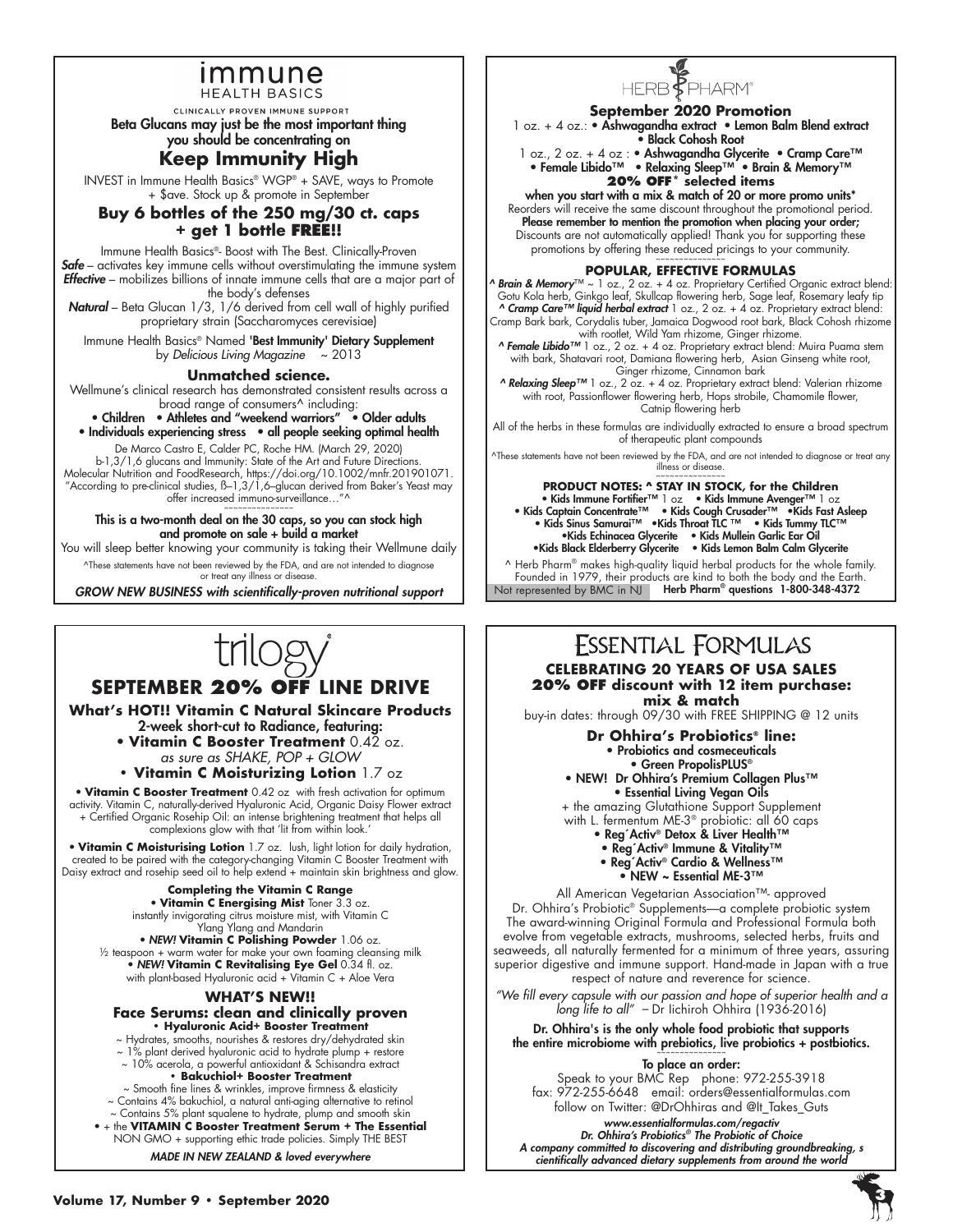Wickelberry Gardens

hive products for health **Honey Daily: everyone benefits FIND THE HONEY SALE**

Ask your BMC Rep about the Fall 2020 Featured EDLP Immune Products (1) your initial Promo order determines the Fall EDLP Discount through end of year (2) reorders will automatically receive the Promo period

no Sku minimums required beyond shipping minimums (3) buy-in dates through 12/31/20 (4) submit EDLP orders to BMC Rep or to bergen.mickelberry@gmail.com

#### **Discount tiers: initial order 36 units = 20% OFF** mix & match in cases of 6 each **initial order 72 units = 25% OFF** mix & match in cases of 6 each

#### **You can get up to 25% OFF through**

**December 31st on these items:** 101 Elderberry Honey Tonic 4 oz. 102 Elderberry Honey Tonic 8 oz. 116 Elderberry Immune Support Spray 2 oz. 116PK6 **Elderberry Spray** 6-Pack display 112 Honey Propolis Throat Spray 2 oz. 112PK6 Honey Propolis Throat Spray 6-pack display 105 Throat & Lung Honey Tonic 4 oz. 106 Throat & Lung Honey Tonic 8 oz. IOSNS-V Immune "On Sale Now" Signage vertical

8.5" x 11" IOSNS-H Immune "On Sale Now" Signage horizontal  $8.5'' \times 11'$ 

~ Fall Promo through 12/31/20 ~ signage available to promote deals work with your BMC Rep to get these great deals ~ Free shipping orders over \$100.00 after discount \*\* Warning: Don't give raw honey to children under 1 year of age.

## Health Aid M E R I C

#### **SEPTEMBER 4 + 1 DEAL**

Entire line except these items: Black Garlic caps, Black Seed Oil, Lungforte™, Wintervits® Zincovit® C, and Bronchial Formula (these items are NOT on sale because the demand is so high they are being flown in regularly!)

+ the NEW 7Day Probio is an even better deal!! (see below) ~~~~~~~~~~~~~

### **SELLING PROBIOTICS**

an amazingly-large selection of Probiotics best sellers: ImmunProbio™: UltraProbio™, OralProbio™. FemProbio™, Women's Probio, ColonProbio, SeniorProbio™

*HealthAID® America - offering Probiotics since the early 1990s*

Sold to health food stores + healthcare professionals. MAP-Policy- applied

~ Made in the UK- sourced from Europe, America + New Zealand

~ Guaranteed-potencies + Quality from DNA verified-Strains

#### ~~~~~~~~~~~~~ **7Day Probio 3 + 1 Promo**

extended through 12/31/20. WOW

- 200 Billion CFU\* 10 viable strains • 2000 mg Prebiotics
	- Room-temperature stable!!
	- A one-week course: once daily
- 10 viable strains with 2 Prebiotics.
- Dairy Free. Gluten Free. Vegan. net wt. 0.7 oz. powder

\* At time of manufacture

*https://www.healthaidamerica.com*



[beta 1, 3/1,6 Glucan]+ Vitamin C (acerola cherry powder) 90 mg, Vitamin D3 20 mcg (800 IU), Selenium (Selenomethionine) 55 mcg and Zinc, Zincnova<sup>®</sup> (11 mg)

\*These statements have not been reviewed by the FDA, and are not intended to diagnose or treat any illness or disea

#### *Make your Immune system aware™* **Targeted Antioxidant Nutrition** Rev•Up Wellness® DEFENSE with Wellmune®

Rev•Up Wellness® ENDURANCE Rev•Up Wellness® VELOCITY with Wellmune® with the wintertime tree bark extract Abigenol® European Silver Fir Bark extract

learn more at: https://immunehealthbasics.thinkific. com/courses/ruw-training

*Feel the difference with these award-winning products!*



### **TOPICALS with CBD**

for everything September made by aromatherapists, in-house *Bliss in Every Bottle™*

#### **SEPTEMBER PROMOTIONS Aromaland CBD Body Lotion**

(12 oz. with 750 mg CBD) best price: \$19.99/\$39.99 • Ylang Ylang & Ginger

• Jasmine & Clementine • Lavender

• Tea Tree & Lemon • Lemongrass & Sage • Rosemary & Mint • Unscented/AromaFree®

**PROMOTION\*:**

#### **Buy 3 ea. per SKU = 10% OFF Buy 6 ea. per SKU = 15% OFF Buy 12 ea. per SKU = 20% OFF**

Aroma Land® also leads the category of CBD-enhanced skin care! There are CBD receptor sites all over the skin

+ yes, you can absorb CBD through the skin! Sold in health food stores/50%-margin

#### **Essence of Well Being®:**

~ all with no detectable levels of CBD through laboratory analysis: topicals, ingestible extracts, terpene-driven formulas; massage oils; CBD honeys and honey sticks ~ all full-spectrum. Aerial parts. Made in US. Americangrown Organic hemp

Approved by the New Mexico State standards 3-party tested, per batch. Certificated of Analysis available upon request

#### *Get Better. Stay stronger, with purer CBD*

\*Must ask for deals at time of placing order to receive monthly promo

^ These statements have not been reviewed by the FDA,and are not intended to diagnose or treat any illness or disease.



*Quality, Performance, Natural Ingredients the new paradigm for a life of healthy hair* **Hair Food Color Cream™ 15% OFF ALL COLORS September Back to School Promo**

### **Nothing better**

All vegan non-permanent hair color + hair treatment nourished with a nutrient-dense, Certified-Organic botanical complex

- Ammonia free PPD/PTD, Lead free
- Gray coverage Organic Ingredients
- Eco-Friendly Suitable for all types of hair • Safe on chemically-treated hair
	- Soft, healthy & shiny hair with just one application
	- Up to 90% naturally-derived • Cruelty-free & vegan

• Fair Trade Shea Butter • GMO-Free • No Benzene, DEA, TEA

• No Formaldehyde, Diazolidine urea, Glyoxal, DMDM hydantoin, Imidazolidine urea Quaternium-1 + no Fragrance

#### *RE-THINK your Hair Coloring.*

Preserving Brazil's natural resources is the inspiration for Ekoeh's Hair color line! Ekoeh - Certified-VEGAN + CRUELTY free by PETA USA; botanicals are Certified-Organic by the USDA, ECOCERT, IBD = PRODUTO ORGANICO BRASIL; FAIR FOR LIFE certifies the Fair-Trade shea butter.

## **MushroomScience** September Medicinal Mushroom Special **MAITAKE+ /& SHIITAKE**

Immune Support^ / Liver Health^ Certified Organic\* hot water/alcohol extracts actives listed in the nutritional supplements panel

### BEST PRICE. BEST VALUE

Do the math + don't overpay! 90 veggie capsules

#### **4 ea. = 10% 8 ea. = 15% 12 ea. = 20%**

~ Must mention 'BMC September Promotion' when placing order

- Maitake: 300 mg hot water/alcohol extract 12% polysaccharides
- Shiitake: 300 mg hot water/alcohol extract 15% polysaccharides

Mushroom Science manufactures and distributes the only complete line of guaranteed potency mushroom supplements in North America.

^These statements have not been reviewed by the FDA, and are not intended to diagnose or treat any illness or disease

### **PRODUCT UPDATE.**

Mushroom Science® current in-stock for the superhot in-demand medicinal mushrooms

- Agaricus blazei Chaga Extract Cordyceps Cs-4 • Immune Builder® Lion's Mane
- Maitake Organic, Full Spectrum caps *on sale* • Shiitake – *on sale*

• MaitakeGold 404™ 1000 mg strength liq. *Setting the standard for quality in medicinal* 

*mushrooms since 1994! https://mushroomscience.com*

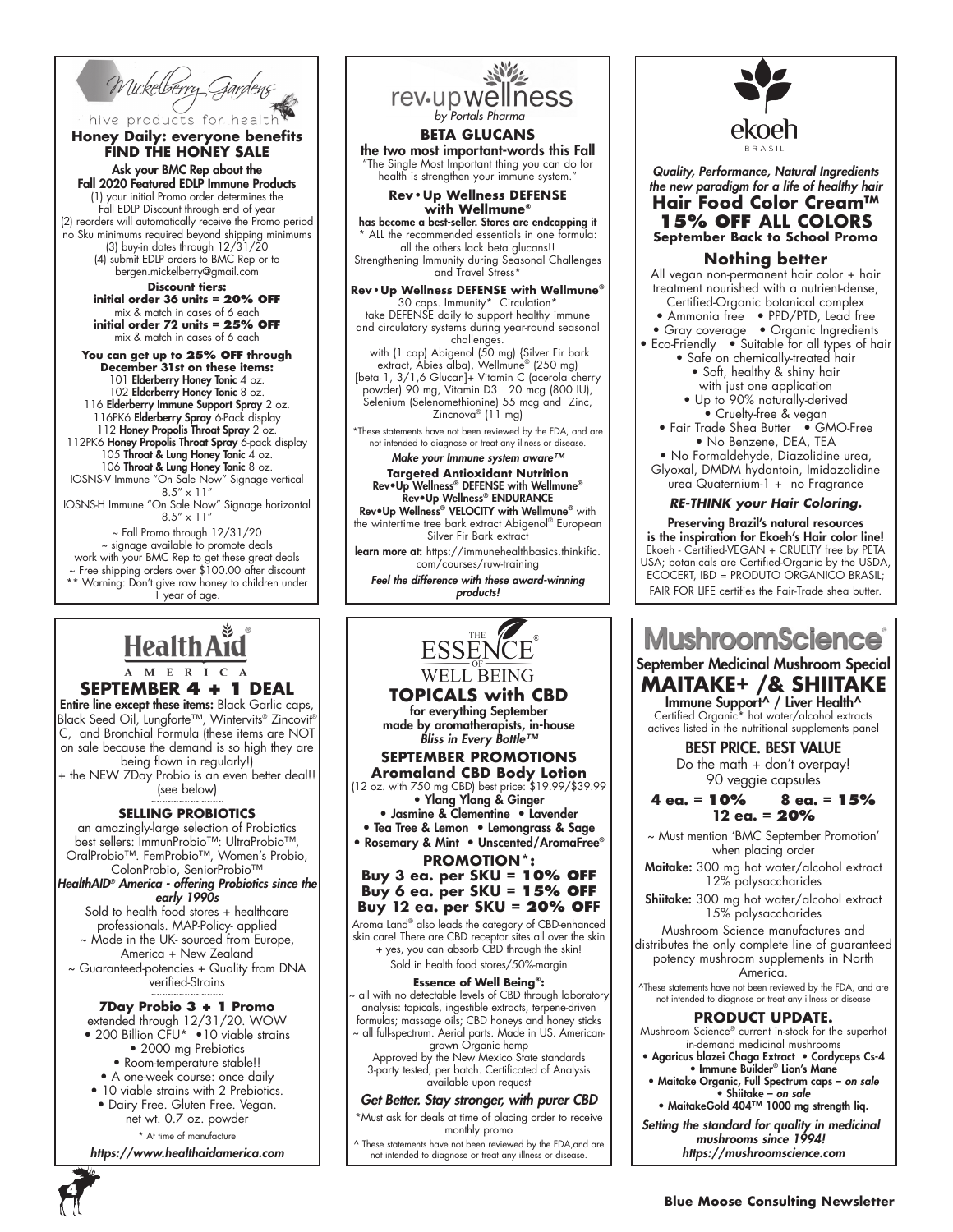### bodyceuticals **SEPTEMBER CALENDULA SALE 10% OFF line drive** with all orders over \$200\*

*Includes the newly-returned favorite* **• Raspberry Lip Balm.** 12-count, with display **10% OFF** (sale price = \$31.86) or, for this Sku, consider deeper discount: **15% OFF Raspberry Lip Balms refills**  (\$30.09) when buying 12-ct, without display

~~~~~~~~~~~~~ **Free gift with all orders** • Free mini-After Sun Relief oil for buyer, with all orders

• Free packet of calendula seeds upon request. Freshly harvested organic calendula seeds from our farm

Calendula is abundant in the late summer and is providing many smiles around the farm. With its deep oranges and variegated solarinspired yellows, it is such a happy flower blooming in the season's warm summer sun. Herbalists have a perfect name for this golden

gem - "The Flower of the Sun". A powerhouse in the herbal kingdom, calendula contains potent components called flavonoids, which are antioxidants found naturally in fruit and vegetables. Flavonoids give plants their color and help protect the plant from bugs and microbes. These components function in the cells of the human body in a similar way – as a protective mechanism against free radical damage. ~~~~~~~~~~~~~

Made with plants & love in the USA *www.calendulaskincare.com www.bodyceuticals.net*



## **SEPTEMBER Line drive 3 + 1 per Sku**

**Build a Wall of JUVO for Community Health**

Myriad colorful, Organic, Raw, Whole Foods GOAL: JUVO every day for Health Postbiotic Metabolites create the best health!

- Natural Raw Meal Canister
- Raw Meal Green Apple
- Raw Meal Fantastic Berry
- Raw Green Superfood Can
- Raw Green Protein Can
- Best way to ReJUVOnate Health

**Go raw in 2020** Ask about new product placement deals ReJUVOnate Yourself!

*ReJUVOnating Benefits:* Certified Organic Raw, Whole, Non-GMO

Ingredients means: • Support a healthy immune system, improve digestion, increase Energy, help balance blood sugar levels, rich in antioxidants, dietary fibers +

### phytonutrients.

• Formulated by an oncologist

• Convenient: perfect for a quick meal on the go Free of Gluten, Soy, Whey, Yeast, Nut, Dairy and **Preservatives** 

No Artificial Flavors, Colors, Sweeteners or Stevia

*Premium plant based whole foods to optimize your nutrition. Raw for 21 years: 1999-2020. ReJUVOnate Yourself!*

oxylent

### **Oxylent® goes internet**

You all should have received a communication from Vitalah® by Oxylent® (a division of Nordic Naturals®) that abruptly announced that they have decided to no longer sell wholesale to health food retails stores, or any retail. They have taken their product inhouse, and so - from several weeks previous and into the future - the only place to buy Oxylent® is direct retail, and on-line. This was a shocking and sad event that BMC accepts as – and we all have to be aware --

Strange Days Indeed!

We loved Oxylent® and worked to promote the line through thick and thin, and we all move on. Management has its reasons…….

We have nothing more to say!

We have no way to direct to contact them and have been given no direction! It is what it is…..

> *DRINKOXYLENTENRICHLIFE™ www.oxylent.com*

### NEWTON homeopathics

**Nurturing Naturally Since 1987** 

#### **SEPTEMBER 2020 Promotions 20% OFF Discount select OTC formulas**

~ Liquid or Pellet complexes listed below^ (Qty. 4+ per SKU)^

~ Shelf tags announcing the sale included with order • **Aches~Pains • Eczema~Skin Care** 

- **Prime+ Sciatica~Nerve Care**
- ~ SAVINGS for YOU *and* your Customers **Homeopathic OTC Formulas**

*^ Aches ~ Pains* – for symptoms associated with bruises, strains & overexertion such as pain, stiffness & inflammation.

1 fl. oz. liquid + 1 oz. pellets in glass jars (N019) *^ Eczema~ Skin Care* – for symptoms associated with eczema, psoriasis, sunburn, rashes + other skin conditions such as itching, pain, sensitivity & inflammation.

- 1 fl. oz. liquid + 1 oz. pellets in glass jars (N017) #26 best-selling Adult homeopathic formula
- *^ Prime+*  for symptoms associated with aging such as impaired memory, loss of vitality, general weakness
- & dry, wrinkled skin. 1 oz. liq. + 1.7 oz. liq. + 1 oz. pellets (N212) *^ Sciatica~Nerve Care* – for associated symptoms such

as sharp or throbbing pain, inflammation, numbness & discomfort.

1 fl. oz. liquid  $+1$  oz. pellets in glass jars (N049) learn more @: https://www.youtube.com/ watch?v=CDTT7VixhoY #2 best-selling Adult homeopathic formula

^Cannot be combined with other discounts

^Monthly promos will be advertised through the newsletter = website/social media pages

^These statements have not been reviewed by the FDA, and are not intended to diagnose or treat any illness or disease.



### **September Bodycare Collection Promotion\***

Enjoy the smells of late Summer 50%-margin bodycare line! **The Bodycare Collection LEMONGRASS & SAGE\*** 

12 oz. bodycare 100% Pure Plant-Based Ingredients, Exceeds EU Cosmetic Directive Guidelines.

• Shampoo • Conditioner • Hand & Body Lotion • Shower Gel • Massage & Body • Bath Salts 20 oz. NEW: • Hand Soap NEW: • CBD Body Lotion Scented and enhanced with beneficial therapeutic-grade Essential Oils of Lemongrass, Sage + Vetiver that offers a clean, slightly spicy, invigorating aromatherapy experience

**Buy 3 ea. per SKU = 10% OFF Buy 6 ea. per SKU = 15% OFF Buy 12 ea. per SKU = 20% OFF** 

### **More deals!**

~ Lemongrass & Sage glycerin bar soap **10% OFF** in units 6 ea. Sage Dalmatian essential oil (10 ml. 1/3 oz.)

**10% OFF** in 2 ea. *Salvia officinalis*. Country of origin: Dalmatian Islands

\*Must ask for "BMC monthly deal" when placing every order

\*Discounts August 1 – September 30th ^These statements have not been reviewed by the FDA, and are not intended to diagnose or treat any illness or disease.



**SEPTEMBER PROMOTIONS KIDS LOVE CHERRY BERRY!**

**^ Cherry Berry Aloe Juice Concentrate**  16 oz.

**^ Cherry Berry Aloe Juice Concentrate**  32 oz.

**^ Body Heat Vanilla Rub** 7 oz. topical

**15% OFF 12-23 items minimum\* 20% OFF 24 items maximum\*** Mix & match from the items listed above EVERY STORE needs some Aloe Life! ALOE 2020

> ^ Discounts cannot be combined effective Sept 01- Sept 31

*Cherry Berry Juice Concentrate* – whole leaf unfiltered concentrate with no water added. Truly a delicious Whole Leaf Aloe Vera Juice Concentrate experience: the highest quality Aloe Vera in a bottle, providing maximum health benefits and usage compliance. Stronger than a 3:1 concentrate, containing yellow sap with solids averaging 14,500 mg per bottle; with 3rd-party tested proof. Contains no added water and is NOT ultra-pasteurized, so the essential actives, including polysaccharides, are present for optimal health. Promote for all age groups, Children & the

Elderly. Taste accomplishes compliance: the best one ounce of health for everyone, everyday! ^These statements have not been reviewed by the FDA, and are

not intended to diagnose or treat any illness or disease.

Whole Leaf Aloe vera is one of the most nutrientpacked foods known on the planet

*Aloe Life # 1 Herbal Superfood Aloe Vera is FOUNDATIONAL TO HEALTH Whole Leaf Aloe Vera Juice Products*

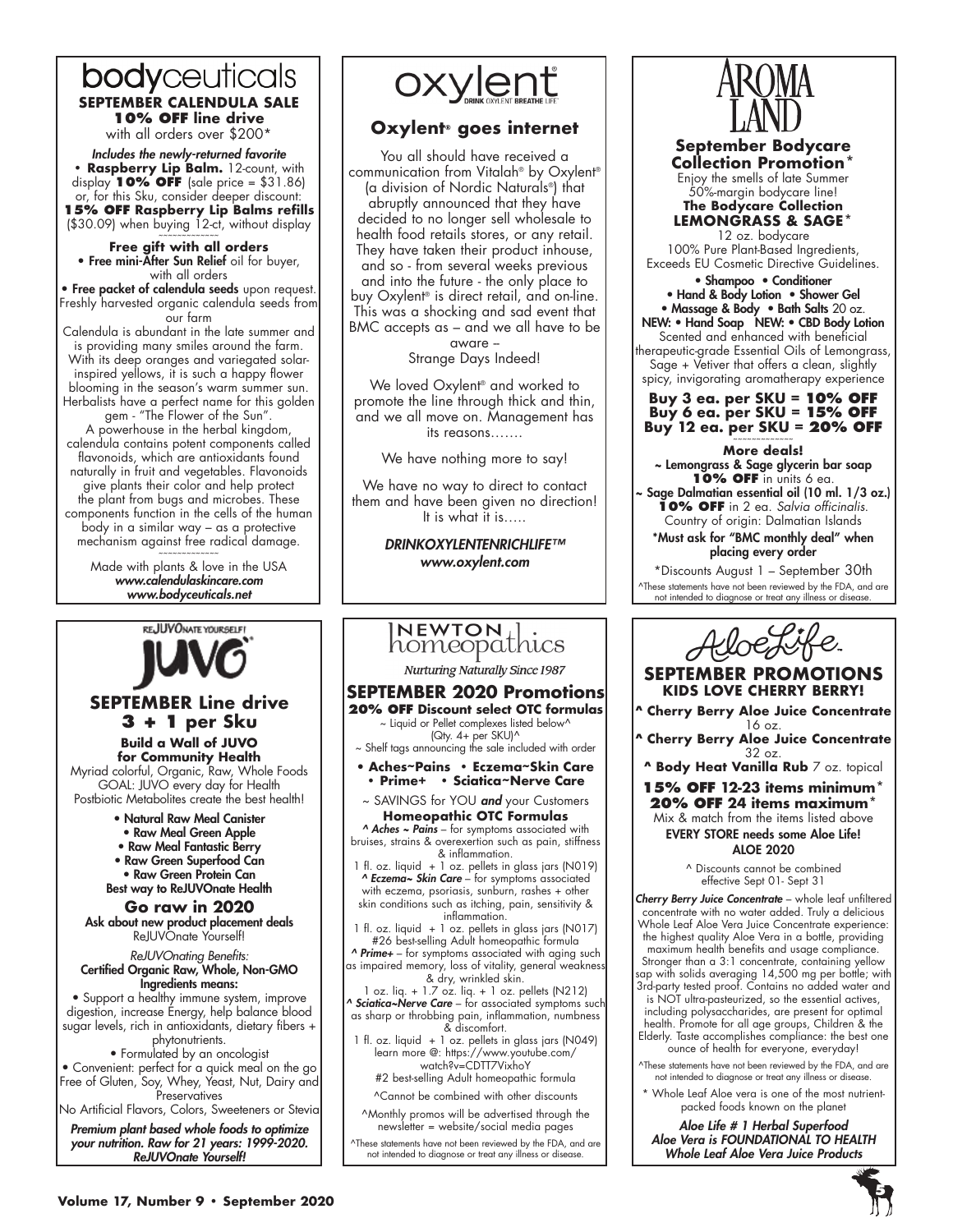high amounts of wear and tear on a daily basis, such as liver cells, cardiovascular tissues, and immune system cells. By the very nature of their biological tasks, the liver, cardiovascular system, and immune system all require extensive antioxidant support on a daily basis.\* We now have valid ways of supplementing glutathione levels.

Pubmed now contains over 100,000 published, peer-reviewed medical studies referencing the benefit of glutathione (twice as many research papers as Vitamin C). If I am assembling an army to counter a viral invasion (and knowing the intel on what coronavirus does generally to the liver, lung and heart), I cannot think of a single nutrient that works better structurally to keep the body strong in these immune-challenging times.

Additionally, "research shows that active glutathione (GSH) primes white cells such as natural killer (NK) and T cells, your body's front-line infection fighters. GSH-enhanced T cells are able to produce more infection-fighting substances, controlling both bacterial and viral infections." (CoreMedScience blog. Dr Popa, MD).

And completing the nutritional good news trifecta, we are all becoming aware of shortterm damage and long-term effects to heart health in those infected by the Covid-19 coronavirus. "Severe acute respiratory syndrome coronavirus 2 (SARS-CoV-2) infects host cells through ACE2 receptors, leading to coronavirus disease (COVID-19)-related pneumonia, while also causing acute myocardial injury and chronic damage to the cardiovascular system. Therefore, particular attention should be given to cardiovascular protection during treatment for COVID-19." (read at https://pubmed.ncbi. nlm.nih.gov/32139904/). Nat Rev Cardiol. 2020 May;17(5):259-260. doi: 10.1038/s41569- 020-0360-5. May 2020.

Studies of patients who survived an earlier respiratory syndrome related coronavirus (MERS-CoV, identified 2012) expressed similar pathogenicity, myocardial damage resulting from infection, cardiovascular system abnormalities and glucose metabolism disorders during a 12-year follow-up survey. What is happening this year is gonna have heart health ramifications into the next decade for many of those infected!!

We know that people with pre-existing cardiovascular challenges are more susceptible to severe health outcomes with this current coronavirus (Covid19). Research will prove that this virus will be worse than we currently know for the human heart. For some, as Hippocrates would determine, this crisis will be a life or death battle. For others, this will mean a weakened heart for a very long-time or a lifetime. Crisis!

This is nothing to act childish about with political quibbles. Moreover, this is something modern medical science is doing almost nothing about. There will be no miracle vaccine. In December 2019, the initial front-line research from China noted that "many antiviral drugs can cause cardiac insufficiency, arrhythmia or other cardiovascular disorders. Therefore, during treatment of COVID-19, especially with the use of antivirals, the risk of cardiac toxicity must be closely monitored." Science feels its drug model hands are tied, and they are embarrassed to look elsewhere: to nutrition.

**6**

The action is now, and it looks like it has to emerge from the local community health resource center: your store. Glutathione is God's gift to the heart (and the liver and the immune system!) Boosting glutathione is good for your health, it offers greater antioxidant protections and it helps improve detoxification. Immune support: glutathione is essential. Glutathione is about to become the mosttrusted primary nutrient for heart health, equalling its cellular superhero cousin, CoQ10s reputation. Glutathione is naturally abundant in the lining of a healthy respiratory system.

From drjewilliams.com: "During viral infection, increased viral replication leads to a higher viral load causing significant oxidative damage to lung tissue. It's also associated with the high levels of inflammation responsible for ARDS (acute respiratory distress syndrome) and the greater likelihood of dying from SARS-CoV-2"…(and) "Viral infections, like SARS-CoV-2 that cause COVID-19, can induce massive reactive oxygen species (ROS) that lead to severe tissue injury. Viruses alter redox balance within infected cells leading to inflammation and tissue damage. A robust redox reaction can beat back the damaging effects of viral infections".

Am I missing something here? Glutathione, Glutathione, Glutathione. So, while the commercials are introducing the word ashwagandha to the Americans TV masses, we have to move in new directions: we have to be the leaders. Beta Glucans and Glutathione are the new "most important." Your communities need you. Placement creates interest. Research leads to education. Sales increase the likelihood of purchase. The Medicinal Mushrooms, properly made, are your best sources of natural beta glucans (in perfect shape, as nature intended). Maitake and Shiitake are the best to start a rotation with, then follow with Reishi and Cordyceps. **Mushroom Science**® guarantees beta glucans and are the best value (with the best everyday margins for you) for the highest actives (and they do not allow internet etailers). I can't make you choose this premier company, the oldest seller of guaranteed active medicinal mushrooms in America: I can only suggest. Your premier herbal for polysaccharides is Astragalus and it is the polysaccharides, found in a properly-harvested and processed whole leaf aloe vera, that contribute to its reputation as a medicine cabinet in a plant.

Glutathione: there are about four good options out there today, at this critical time. For dosage, price, research, activity and benefit, none of them match the research on ME3® the highly concentrated source of patented strain *Lactobacillus fermentum ME-3*®. *Reg´Activ*®, from **Essential Formulas**®, is a probiotic that makes Antioxidants.\* Other Glutathione products provide Glutathione, while *Reg´Activ*® produces Glutathione. *Reg'Activ*® is a broadspectrum, glutathione-activating agent that: (1) provides Glutathione\* (like other legitimate glutathione supplements)—with these other benefits, (2) recycles Glutathione\*: activates deactivated, spent/recycled glutathione; (3) helps to create/produces Glutathione levels in the gut\* (amazing)—while also showing promise to (4) ME-3 lactobacillus® seems to be able to create Manganese SOD\*. As a probiotic strain with over 20 years of clinical research, it contains both glutathione peroxidase and glutathione reductase enabling the synthesis of GSH. (https://www.naturalmedicinejournal. com/blog/lactobacillus-fermentum-me-3sponsored-essential-formulas-inc). Ask your BMC Rep for a white paper on this incredible oral dose natural probiotic supplement, available in four (4) Essential Formula<sup>®</sup> products!!

Time to learn new categories and new products, and unfortunately, new applications. I have been saying for about 5 years that the future of natural medicine will be probiotics and beta glucans and polysaccharides. I need to now add this other super-critical nutrient to this 20th Century prescription: glutathione.

Now certainly NAC (N-Acetyl Cysteine) is beneficial in this model, as a precursor to glutathione and that is why the popular *Reg´Activ*® *DETOX & LIVER HEALTH*™ contains the probiotic *Lactobacillus fermentum ME-3* along with: NAC and L-methionine as glutathione precursors; and L-selenomethionine for healthy levels of glutathione peroxidase; and milk thistle extract with Silymarin to work in unison with the liver with all this activity and detoxification going on!

The options are here for your store medicine cabinet. You have to learn to master the basics and generously market their potential within the legal constraints that the pharma/ MD's lawyers put on us through Congress. These limitations are nothing compared to the limitation of not stocking the products  $(\circledcirc)$ 

Dr Decker Weiss was the first practitionerteacher who led me to the expanding world of nerve-related immunity! It is the nervous system that regulates innate immune responses through the release of neurotransmitters, neuropeptides and neurohormones. "The immune system and the nervous system maintain extensive communication, including "hardwiring" of sympathetic and parasympathetic nerves to lymphoid organs. Neurotransmitters such as acetylcholine, norepinephrine, vasoactive intestinal peptide, substance P and histamine modulate immune activity." (nature.com)

Likewise, we may find that the immune system in a crisis may attack the cells of the central nervous system, leading to damaged nerves and more. We still have a lot to learn, but we should always remember the role of the good fats, and include into our presentation the products we used for anxiety, and support that nourishes and reinforces nervous system health. I am such a big fan of the Herb Pharm® Nervous System Tonic™ to restore and tone the nervous system\* with extracts of "milky" Oat seed, St Johnswort flowering tops, Celery seed and Lavender flower. And of course, the confident use of the adaptogens. Unsurprisingly, the *Nervous System Tonic*™ has sold out in these crazy times: get your preorders in now as it will be back at the end of the month!

CBD plays a significant role in this current health-challenge paradigm, although the benefits may be greater with prevention than after the host infection has occurred. Immune Homeostasis: CBD.

Developing research postulates that CBD has an effect on both the innate and adaptive immune response, and we all are aware of the influence on the inflammatory response systems. If you really want to help your community with the mental aspects of these accumulating crises, then bring CBD back to the forefront. CBD is part of the ABCs of helping our community with these Pandemic times. Anxiety: CBD.

We were certainly blessed with being given the powerful energetics of CBD well in advance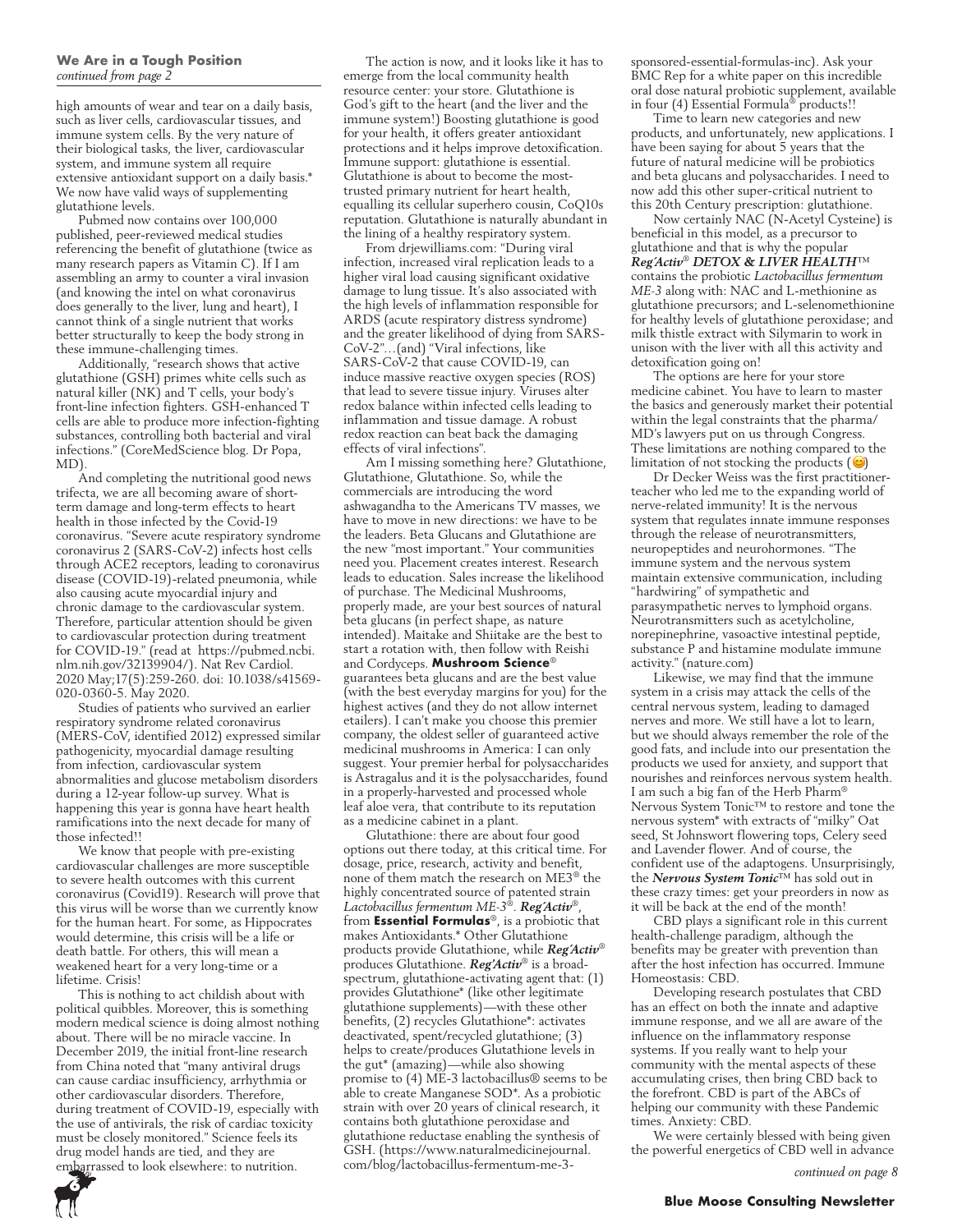## ABSOLUTE LABS

#### **September Promotion ALL CBD LIQUIDS on sale** *Inspired by Wellness*

**20% OFF Two brands, for two different customers: available through BMC**

Buy-in dates: 09/01- 09/30/2020 Must ask for Promo when placing order

**NAAWK® all 1 fl. oz.** 

**Unflavored + Sweet Orange** Full-Spectrum 10 mg CBD Tincture Unflavored Full-Spectrum 20 mg CBD Tincture Unflavored Full-Spectrum 50 mg CBD Tincture Unflavored THC-Free 10 mg CBD Tincture Sweet Orange THC-Free 20 mg CBD Tincture Sweet Orange THC-Free 50 mg CBD Tincture Sweet Orange

### **Oxygen Nutrition®**

Extracted using low-temperature CryoPress and low-temperature chromatography, our Certified THC-Free CBD Tinctures are rich with beneficial natural compounds. An ideal way to help your whole family find their healthy balance.

Full-Spectrum 10 mg CBD Tincture Unflavored Full-Spectrum 20 mg CBD Tincture Unflavored Full-Spectrum 50 mg CBD Tincture Unflavored Certified THC-Free 10 mg CBD Tincture Sweet Orange Certified THC-Free 20 mg CBD Tincture Sweet Orange Certified THC-Free 50 mg CBD Tincture Sweet Orange Other ingredients: Organic MCT (medium-chain triglyceride) Oil (coconut-derived),

Hemp extract (aerial parts), Organic Orange Oil (cold--pressed)

Oxygen Nutrition® orders@oxygennutrition.com NAAWK® orders@NAAWK.com

*https://absolutelabs.com/ • Inspired by Wellness a broad range of MADE in the USA, high quality*

## THE FOOD MOVEMENT CO.

## **September Promos + rebrand: DISCOVER BLACK EARTH. 15% OFF**

**25% OFF** if store brings in all three

- BLACK EARTH Zeolite™ with Humic Fulvic Minerals  $#1120$  2 fl. oz
- BLACK EARTH Fulvic Minerals 8 oz. liquid #1118

1 teaspoon daily. 47 servings composed of both humic acid and the higher molecularweight humate fulvic acid: a super-charged mineral blend

• BLACK EARTH SILVER 20 PPM #1121

#### **Super Exciting Opportunity Plant-based Vegan Vitamin D3** 5000 iu (125 mcg) per softgel

• Vegan D3 economy size 120 softgels. NEW! # 3341 (4-month supply)

• **Vegan D3** # 3339 60 softgels. new bottle The original. The Food Movement Company was the 1st US company with a truly plantbased Vitamin D3 (cholecalciferol), non-GMO lichen in the US market.

Order 3 ea. of both sizes of the original plantbased Vitamin D3, and lock in a **20% OFF**  deal from now until December 31st.

Must sign up this month through your BMC Rep. *We are Makers of Plant-Based Functional Foods for better Functioning Humans www.thefoodmovement.com*

sunctional<br>Surfamedies **Hemp products qualitycontrolled from seed to shelf** Bringing lives into balance on a global scale with the most efficacious hemp oil products on earth. **SYNCHRONICITY IS HERE! the best products in America** Hemp products quality-controlled from seed to shelf **Synchronicity™ INGESTIBLES** with full spectrum hemp oil • 1 oz. tinctures two dosages 1000 mg + 500 mg. Natural, Peppermint + Berry Lemonade • 30 + 60 count capsules 25 mg. • 30 count capsules 50 mg. **Synchronicity™ TOPICALS** with full spectrum hemp oil • Facial cream 2 oz. (250 mg) • Body butter 3 oz. (450 mg) • Body oil 8 oz. (200 mg) • Body lotion 8 oz. (1000 mg) • Sports balm 3 oz. (2500 mg) • Youth serum 1 oz. 100 mg **Your store wants Synchronicity** the most efficacious Full Spectrum Hemp Oil with maximum phytonutrients Functional Remedies 1st Hemp Company to earn 3 GMP Certifications, for Food, Cosmetics + Dietary Supplements. • Most nutrient-rich hemp plant; genetically-superior seeds: over 20-years of careful cultivation

• Proprietary lipid infusion process; patented processes

# **BIONOXNUTRIENTS**

### **HEART CATEGORY IS NOW STRONGER ChelaNOX™ & other new items**

**•** *INNOVATIVE!* **ChelaNOX**™

120 capsules. Complete Body + Cardiovascular DETOX Formula

**• M-Mune3™ Super Immunity Blend** 60 caps • **Stick packs,. M3 Miracle Molecule Max:**  loose or in a box of 20 pc

BioNOX continues to grow beyond their best-selling M3 Miracle Molecule Max

**ChelaNOX**™ 120 stomach acid resistant capsules heavy metal detoxification\*; supports healthy arteries\* 2 caps daily: 30 servings per bottle

ChelaNOX Detox Metal\* Blend: 1200 mg EDTA, Chlorella Algae, Modified Citrus Pectin,

Cilantro leaf extract 4:1, Shilajit 10:1 extract, Zeolite  $\sim$  ChelaNOX Liver + Kidney Support\* Blend: 199 mg

N-Acetyl Cysteine, Alpha Lipoic Acid, Uva Ursi leaf powder, Stinging Nettle leaf powder, Milk Thistle seed powder

~ M-Mune3™ Super Immunity Blend\* 60 capsules 2-in 1 complex of therapeutic Vitamin C - Zinc-Elderberry. Vitamin C (Ascorbic Acid) 1000 mg: + Zinc 50 (amino acid chelate) Elderberry powder 250 mg.

~ NEW 20 stick pack. M3 Miracle Molecule Max Ultimate Nitric Oxide Nutrition. Black Raspberry new weight 7 gms. Great to introduce product, the feel the energy\* + for the gym. Display box available to refill: perfect new sales for the outdoor summer month and our current health challenges. People who try it, feel it! Always: 100% Customer Satisfaction Guaranteed.

Non-GMO. GMP Manufacture

BIG NEWS!! Free shipping now at \$199 wholesale \*These statements have not been reviewed by the FDA, and are not intended to diagnose or treat any illness or disease.

**Crystal Star** 

for the whole person <u> Tanzania de la Tanzania de la Tanzania de la Tanzania de la Tanzania de la Tanzania de la Tanzania de la Tanzania de la Tanzania de la Tanzania de la Tanzania de la Tanzania de la Tanzania de la Tanzania de la Tanzania d</u>

#### **Back in stock, shipping now NEW OPPORTUNITIES •Focus •Beautiful Skin •Ocean Minerals •Night Caps**

 All 60 veggie caps Great new product placement deals – ask your BMC Sales Rep for details

**Focus** *Promotes mental clarity\* Supports memory\**— Chamomile flower, Catnip, American Skullcap, Bacopa Monnieri leaf, Gotu Kola, Lemon Balm, Hawthorn berry, Licorice root, Lobelia, Valerian root, Wild Lettuce leaf,

Passionflower **Beautiful Skin—***Radiance & Tone. Supports healthy collagen\**—Sage leaf, White Tea leaf extract, Barley Grass, Horsetail, Rosemary leaf, Burdock root, Nettle leaf, Tremella Mushroom, Licorice root, Rose Hips, Goldenseal root, Nori, Sarsaparilla root, Dandelion root, Irish Moss, Dandelion leaf, Ginger, Royal Jelly . Smooth, plump, hydrate.'

**Ocean Minerals**—*Plant-based calcium for bones\* Promotes collagen for Skin\**— Iodine (Potassium Iodide), Chloride (Potassium Chloride), Potassium (Potassium Chloride), Organic Alfalfa leaf, Watercress leaf, Spirulina, Dulse, Sea Buckthorn fruit, Irish Moss, Dandelion leaf & root, Nettle leaf, Organic Barley Grass, Butcher's Broom root, Gentian root, L-Glutamine, Kelp

**Night Caps** *Promotes a healthy sleep cycle\* No morning drowsiness\**—Valerian root, American Skullcap, Passionflower, California Poppy (aerial part), Kava Kava root, Oat Straw, Gotu Kola, Hops flower, Taurine, and GABA \*

• Formulas to help: Purify, Rebuild, Relieve, Defend, Balance, Minimize

• Proprietary blended formulas & Formulation Philosophy • Each herb from each batch is fully-tested for identity, potency and purity: no adulterants, no contaminants: all lab tested for metals

• NON-GMO Project Verified. • MAP-Price protected *www.CrystalStar.com www.healthyhealing.com/*



### **SEPTEMBER LINE DRIVE 20% OFF** RECENTLY LAUNCHED:

**BRAZILIAN LIP TINTS**

Luxurious with a creamy satin finish, vegan Brazilian Lip Tints feature ethically-sourced Babacu & Pracaxi oils along with Cupuacu Butter to nourish, moisturize and protect lips. With the fruity, floral flavor of passion fruit, these Fair Trade Certified™, non-toxic earth mineral tints provide pretty, matte coverage for everyday use.

#### 25-piece convertible lip tint display. \$82.25. SRP: \$5.49 each

5 each of all five colors: filled assorted convertible display, # 00794 Exciting: 5-pack refills available for each color -

\$16.45 per 5-pack 0.15 tube. **5 colors** blessed. – {rouge, pink} +

brave. – {strong, muted pink-red} **blissful.** – {soft, dusty rose for a perfect, barelythere flush of color on the lips}

brazen. – {a tawny burnt sienna color}  $+$  **bold.** – {a deep rosewood color with tints of burgundy and mahogany}

**SUPPORT Amazonia & The Brazilian Rainforest region** and give extra support to Eco Lips and the people of Marion, Iowa, recently hit with a serious derecho weather event!

All Eco Lips lip balms are gluten-free! Eco lips® offsets its manufacturing with 100% renewable energy + is a certified B Corporation

direct orders only; independent retail account only

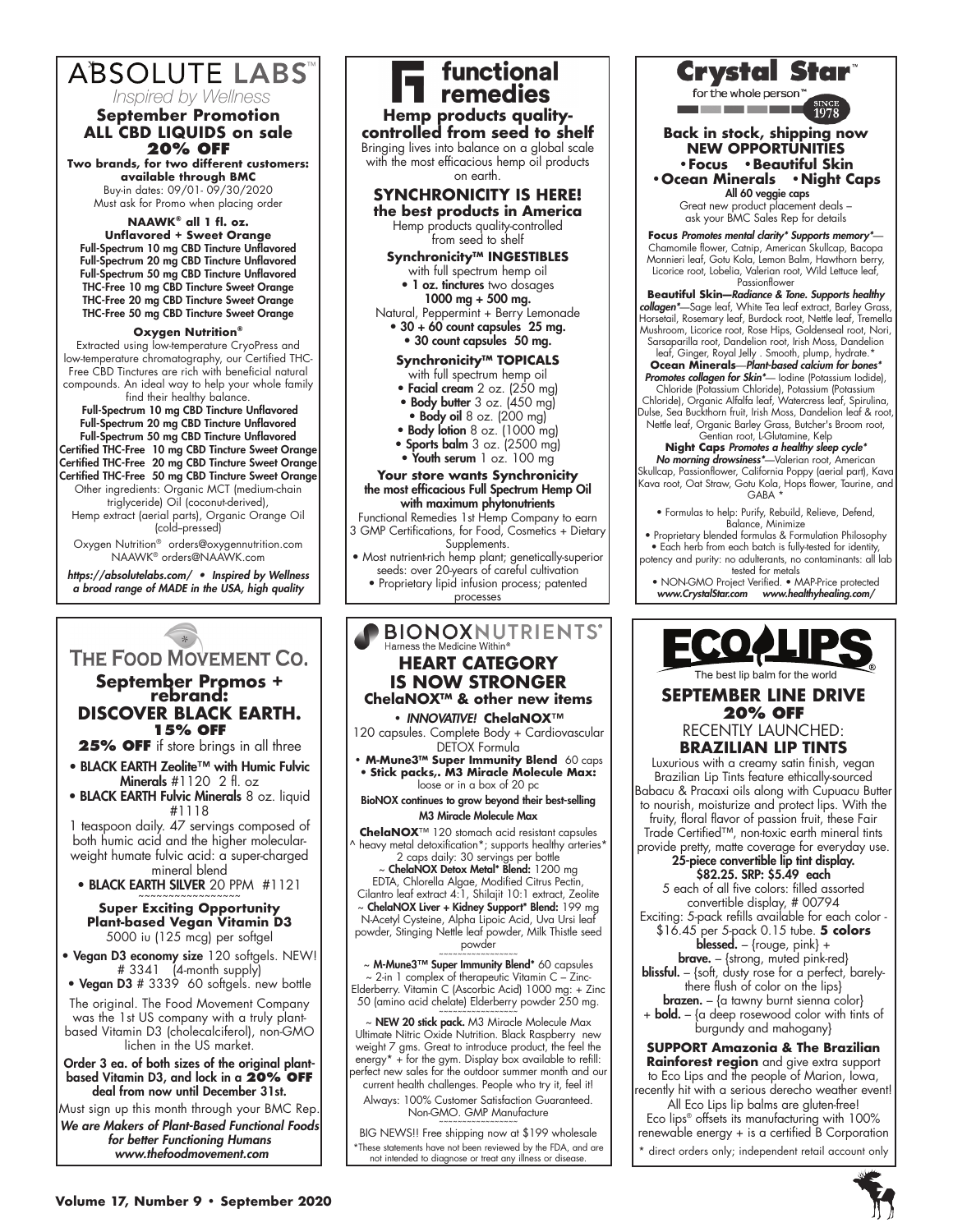of this societal challenge, and we should therefore use the time to understand the endocannabinoid system better, and the gamut of effective use of CBD for so many health needs. As an industry, we more often than not squandered the opportunities given to us to present CBD properly to the non-health food store world: we kinda sat back and let the money flow but we did not spend the time learning and defining the market. To be expected, CBD became a commodity—rather than a treasure—and every linked-in person in the entrepreneurial world wanted in on the action. The power of the moment fizzled like dampened pyrotechnics. And now, we need CBD. Right now. Can we take the reins of the messaging back?

Herbs + CBD for Anxiety. The Brain is a powerful instrument in the mechanics of our Immune System. If a person is not handling their fears and worries and anxieties properly, it is just as damaging to immune response as the known physiological preconditions like diabetes, cardiovascular weaknesses, obesity, COPD, Cancer, Sickle cell disease and other immunechallenges. What a perfect time to highlight Herb Pharm's recent expansion of their *Anxiety Soother*™ line!!? There are now More Options for Rough Days, as this long-established bestseller has morphed into a trio of choices for these anxious times. The original formula now has the name *Lavender Anxiety Soother*™ and the range now expands to please everyone's palate with an Orange option and spicy *Holy Basil Anxiety Soother™*. The launch Promo continues till the end of September so make a statement with the advancement of this longestablished formulation. Tell the people to read the label, whether they know what a combination of Kava rhizome root (Noble variety), organic Passionflower flowering herb, Bacopa herb, Albizia bark, and organic Lavender flower will offer, and let them know that this *Anxiety Soother*™ is designed to support the body's response to moments of occasional and mild anxiety\* and that it is calming, relaxing and soothing.\* Yes, the time is now, and the promo launch applies to the 1 oz., 2 oz., and 4 oz. And we all know with the elections 32 days away when October strikes its toll that the 4 oz. may be the best-selling new product in your store this Fall…..

There are so many things to add to this list! I wanted to discuss items that could bring energy (and in most cases, significant sales) now. You have a nice sidebar list of things you are mentally adding as you read. But we cannot prepare for the pending deluge without presenting the benefits of Homeopathy as an important and necessary ingredient in the mix. To repeat, Homeopathy was the most beneficial modality used with the greatest effects during the 1918 Influenza Outbreak. Research it: Homeopathy. If the virus literally hits the fan, listen to the homeopaths!

We all know we have to walk gingerly around the truth in America today, and the only thing the medical police are probably eating is donuts as they wait for someone to say that Homeopathy Works. That said, {you know what I mean; wink, wink!!}, the American consumer cannot buy products that you are not showing. Make that Immune Shelf, and make sure that these **Newton Homeopathics** products are

### **IN THE NEWS**

#### **Don't let the news out! Remember, news-people can report this but we can't: Honey may be better at treating coughs and colds than over-the-counter medicines**

"Researchers said honey was more effective in relieving the symptoms of cold and flu-like illnesses than the usual commercial remedies, and could provide a safer, cheaper and more readily available alternative to antibiotics.

They encouraged doctors to consider recommending it to patients in place of prescribing antibiotics, which can cause side effects and lead to antibiotic resistance when overused".

"Honey is 'more effective and less harmful' than usual cold remedies. Researchers say honey can be an effective alternative to antibiotics, which are often prescribed for such infections, despite not being suitable". The researchers—Hibatullah Abuelgasim, of the Oxford University Medical School; and Charlotte Albury and Joseph Lee, of the Nuffield Department of Primary Care Health Sciences—began with the consideration that: "There is evidence for honey being used in children, and it has long been used as a home remedy to treat coughs and colds. But the evidence for its effectiveness for a range of upper respiratory tract symptoms in adults has not been systematically reviewed. To address this, the scientists looked at research databases for relevant studies comparing honey and preparations that included it as an ingredient with usual care—mostly antihistamines, expectorants, cough suppressants, and painkillers. They found 14 suitable clinical trials, involving 1,761 participants of varying ages".

Honey Time! **Mickelberry Gardens** has some incredible Pacific Northwest honey to highlight this Winter. And **Essence of Well Being**® has some exquisite CBD honey as the best-possible gift for friends and almost every member of the family. But the gift is only special if it is excellent honey! Where will you build your healthy honey display this season? Stock it high, but let people know that your store delivers well-handled honey—which is all the difference in the world. And remember: do not give honey to children under one year of age!

A movement started in your store: Show Thanks to healthcare workers and first line workers, by giving them a gift of honey. Tell them honey daily benefits everyone. Bee that natural educator! **Choose your news:** [ https://www.cnn.com/2020/08/19/health/honey-commoncold-cough-treatment-scn-wellness-scli-intl/index.html - https://money.yahoo.com/honeymay-better-treating-common-155739369.html - https://www.positive.news/lifestyle/health/ doctors-advised-to-prescribe-honey-instead-of-antibiotics/ - https://www.sciencefocus.com/news/ honey-is-more-effective-and-less-harmful-than-usual-cold-remedies/]

*"Honey is more effective and less harmful than usual care alternatives and avoids causing harm through antimicrobial resistance".*

#### on it: *FLU CARE, I~WAKER,*

*FEVER~INFECTION, COUGH~AIRWAY, SICK STOPPER* and *DETOX*. Personally, I am taking *Flu Care* and *I-Waker* beforehand, because I know Homeopathy Works! But we have to also understand the amazing benefit of Homeopathy for a different approach to healing in these times, with the recent stress caused by world events: *NERVOUSNESS-ANXIETY; STRESS~TENSION; PANIC BUTTON!* Want to take that test to see if homeopathy works for you? These products are safe, economical, a shelf life to outlast the next 10 Presidents and —if they work—you will know it! The Beauty of Homeopathy! The market speaks: the three (3) stress-anxiety-centric products above, along with Homeopathic *INSOMNIA*, are in the top 16 best-selling OTC formulas by Newton Homeopathics. Are you limiting your community's options?? Homeopathy Works: *Nervousness~Anxiety* is their #3 best-selling OTC (after *Detoxifier* and *Sciatic~Nerve Care*!!).

You stock the shelves: you set the tone. You have the responsibility. We are in a tough position.

You have to offer the best, and you have to appropriately stock the essentials… and most of us are leaving the most financially desert-dry summer of all time. Crisis or Opportunity!? We are always learning. When I worked with Dr. Wu in a row house on the U Street corridor in DC a decade before it started to be rebuilt, and we were seeing the first HIV-AIDS patients in the country, I used to wear this shirt with two Chinese characters on it. The shirt was made by friends of Wu in Hawaii: the communication was that the character in China was open to two translations—either "crisis" or "opportunity." That thrilled me to no end. The

interpretation, I find out, was rather loose (as interpretations often are.) If Wikipedia is correcting that notion, then you know it was optimistically misconstrued! Actually, the Chinese character for "Crisis" is better translated as a compounding of "danger" and "change point." So the very notion of Crisis (and Hippocrates would probably agree) involves an element of danger. But rather than a beautiful moment where an opportunity is created, it is actually considered to represent, in addition to that danger, a point upon which some change is about to occur. Wild; deeper; even better.

We are on the precipice of that Crisis: where all types of life and death realities lay before us. To me, folks, this crisis is scary! There is danger ahead, in our very next step. And – (always good to know), we are at a change point. I am choosing to look at this opportunity as a time of transformation. I ask for you to view the upcoming moments as opportunities for transformation. And I would like to suggest that it begins with your viewing anew your role in providing the good stuff to your community. And working within the confines of an oppressive legal system designed to inhibit truthful communication, let's let your community fully understand that they have options. That the best options are in your store, and that you will work your heart out to keep these products available, even if things get very sticky and unnerving and desperate. You are here for them: they need to know that!

We are in a tough position, and I declare that I see this as being a point of transformation. That does not make the next steps any easier. Batten down the hatches. People will get screwy and angry and scared. Listen and soothe, and be

*continued on page 9*

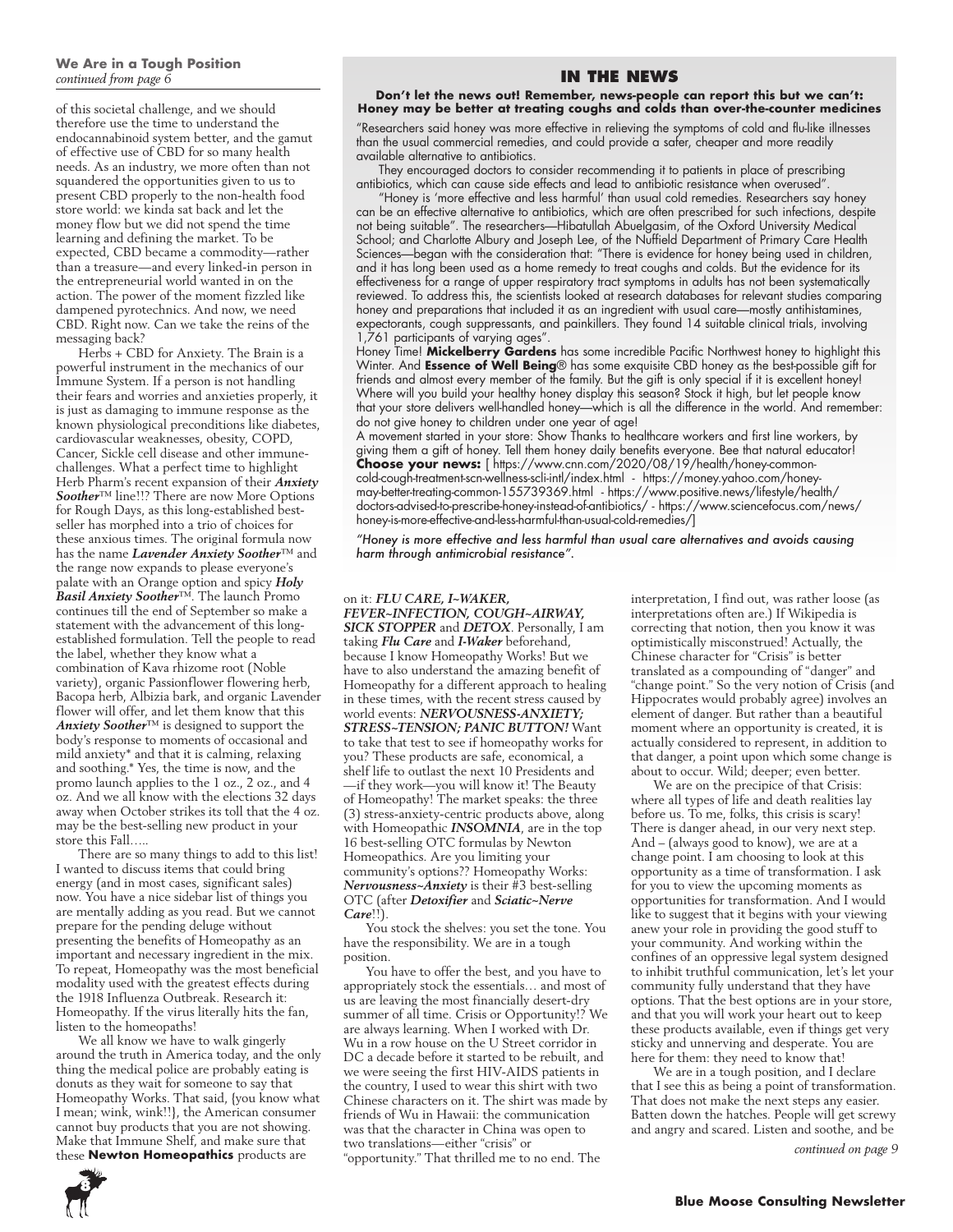fair. Rise above your own predicament and worries as a front-line worker does, and know that your open doors matter to many people, to many families, to many people who are gonna be pushed to the edge. Local Community Health Resource Center. (We should be subsidized. Like the military!)

Our hands are tied. We all know that. But we are clever. Rearrange your set and be transformative in the product you are identifying as critical. Beta Glucans, Glutathione, herbs for immunity and virus and heart and lungs and liver and mind and sleep and Homeopathy.

I am amazed how things have changed even since I started writing this article. This was a sentence designed for the beginning: we can call this, "recent events": the fire season is just getting started, two large tropical storms (a duo not seen since 1959): oh, and then there is that asteroid.

Calamities replaced by the next episode: people suffer and they anguish. It is hard not to become numb to it and to block it all out. The brilliance of the saints is how they can absorb all this and offer it up: universal positive kharmic recycling. Kinda like Glutathione! The difficulties keep charging forward.

They said, 30 days till flu season begins we passed the mile marker. They said 60 days till the election—the pages ripped away, and the number tik tocks down to zero. Dr Robert Redfield, MD, virologist and Director of the CDC (Center for Disease Control) and conservative Republican, said this may be "the worst Fall we have ever had." You see: this is not political. An expert, he said, this is "the greatest public health crisis to hit this country in a Century." (08.13.20) I don't want to sound morbid: here are the facts. 2019/20. (data presented June 20, 2020) "between October 1, 2019 and April 4, 2020, there have been 39 million - 56 million flu illnesses, 410,000 - 740,000 hospitalizations, and 24,000 - 62,000 deaths from flu, of which 169 are pediatric, according to the CDC." Add Covid 19, and take the most ridiculous middle ground you can find. Consensus does not matter: preparation matters!

Today I say: we must realize that no one is safe. In the last two days of August, 2020, in a statement from the American Academy of Pediatrics, they said that rate of infection from May to late August rose faster among children and teens than adults and seniors. Danger stares us in the face. It will be so tragic if this projection is correct. A society is measured by how it cares for its elderly citizens. The currency of the empire has been transformed to ethics valuations. It is not bitcoin or stock market or retirement fund, it is humanity. September 1, 2020: numbers representing people—42,284 new Covid-19 cases in the

### **September 2020—It's a Great Time to get Healthier NEWTON HAS PERFECTED THE USE OF DETOX… WITH HOMEOPATHY**

#### We have never been in a situation like this before: the health challenges are quite novel!!

And, compound all this with the Fall season change in temperature, and this may be a really good time to take the "Jump Start Your Health" Challenge. Are you familiar with this thoroughly wholistic detox and reset program created by Dr Luc Chaltin as a way to clear the terrain in your body to be able to perform as intended in maintaining or attaining better health naturally? The Jump Start your Health Kit is formulated for balance worth investigating!!

#### **Multiple symptoms, but not sure where to start? Begin with NEWTON's Jump-Start Your Health!**

#### A one-step program for homeopathic detoxification, digestive balance + joint support.

Three Keys to Wellness for a Tri-Homeopathic System™ response:

Kit includes (1) Detoxifier + (2) Bowel~Digestive Care + (3) Rheumatic~Joint Care. As a world leader in clinical homeopathy, NEWTON realizes that addressing multiple symptoms with single homeopathic remedies can be challenging.

Here is a foundational homeopathic starting point, a Jump Start!!

#### **Such an amazing System: subtle, safe + effective for everyone!**

- Detoxifier-formulated for symptoms associated with toxicity
- Dr. Luc Chaltin learned of the theory of "drainage" because it saved his life! *"drainage,"* by itself. should be foundational to any healing modality
- *"drainage"* is epitomized by Newton DETOX, but it is considered in all their OTC formulas • Bowel~Digestive Care—take control of one's digestive health: clear the terrain and allow the body to achieve balance naturally
- Rheumatic~Joint Care—proper assimilation (transformation of food into tissue) and efficient processing of metabolic toxins (uric acid and other free radicals) are dependent upon a wellbalanced body. Take control of joint health and clear the terrain for a well-balanced body.

Note: All three complexes contained in the kit are available individually in pellet form at standard pellet prices. Standard adult dosage is 6 drops one to four times daily and as needed for acute situations.

~ People are interested, and will become excited about Homeopathy, when they learn its value Ask your BMC Rep about the Newton Retailer Employee Purchase Program and take the *Jump Start Your Health Challenge* NOW

*Newton Labs • https://www.newtonlabs.net • 1987-2020—33 Years of Excellence*

USA and 1,032 virus related deaths reported by our government in a single day. I am in the camp that believes the numbers are higher, but what does that matter?: the numbers are too high regardless. The numbers are gonna rise, and maybe dramatically. On the circle-back, the boogieman is gonna visit all our neighborhoods and tears will flow. We have to be resilient: we have to offer hope. In living one day at a time, we would be smart to prepare. Today the country health index reads 6.3 million infected with a highly contagious disease and 190,000 Covid dead.

Time to be transformative in your store. We know that CBD produces biological effects in the central nervous system (CNS), perhaps it is better defined as psychoactive; and that it has a positive effect in regulating immunity. Your shelves, your messaging. Your courage. How well are you investing in health-store branding: your location is the space for the good stuff!

There are so many other tools that we need to highlight now. BMC has products to stretch your Immune Section to the limits, with products that may just be the saving grace for one of the people who shops in your store!

Probiotics! *ImmuProBio*™ is the bestselling single product from **HealthAid America**®, and it is the perfect complement to the perfect probiotic, *Dr Ohhira's Probiotics*®. Yes, probiotics are undeniably essential to keep us healthy and moving along this Pandemic season. HealthAid America<sup>®</sup> and their *Bronchial Formula* liquid and *Lungforte*™ and *Wintervits*® and *Zincovit*® have been selling so fast they have been jetting-flying them in from the UK!

Propolis! While honey is now being recognized as beneficial for the entire upper respiratory tract during Cod/Flu season, propolis is the bee-product heavy hitter. Propolis is the superfood to put forward as essential for these trying times. Dr. Ohhira's *PropolisPLUS*® is the only Bee Propolis product with probiotic and antioxidant support: Brazilian Green Propolis, with Dr. Ohhira's probiotic base and astaxanthin and flax oil make this one focused and powerhouse wholefood immune system daily. Propolis liquids? Herb Pharm® responsibly-wildcrafted *Propolis extract liquid* has been a best-seller for decades as an Herb Pharm-quality Active Responder (in 1 oz. and 4 oz. glass bottles), while newcomer **Mickelberry Gardens'** 0.5 oz. tincture is a great, Pacific Northwest propolis essential!

Elderberry! Herb Pharm® makes the best elderberry products in America: quality of berry and topnotch manufacturing, and the guarantees from testing for actives allow Herb Pharm® to be the best seller, without the added sugars and other unnecessary distractions. Pure elderberry: Herb Pharm®. Another increasingly popular elderberry product is the three-product formula from **Absolute Labs**. The *TriGuard Plus*® immune support formulas from Oxygen Nutrition® offers a doctor-tested blend of Olive leaf, Structured Silver Water and European Elderberry: people are lovin' it….

Structured silver is the big news in silver for today's specific immune challenges. Yes there are many silvers, and each has identified specialties, but the docs in the trenches are choosing nanocolloidal silvers (in the 20 ppm range) as the best tool for today's challenges.

*continued on page 10*